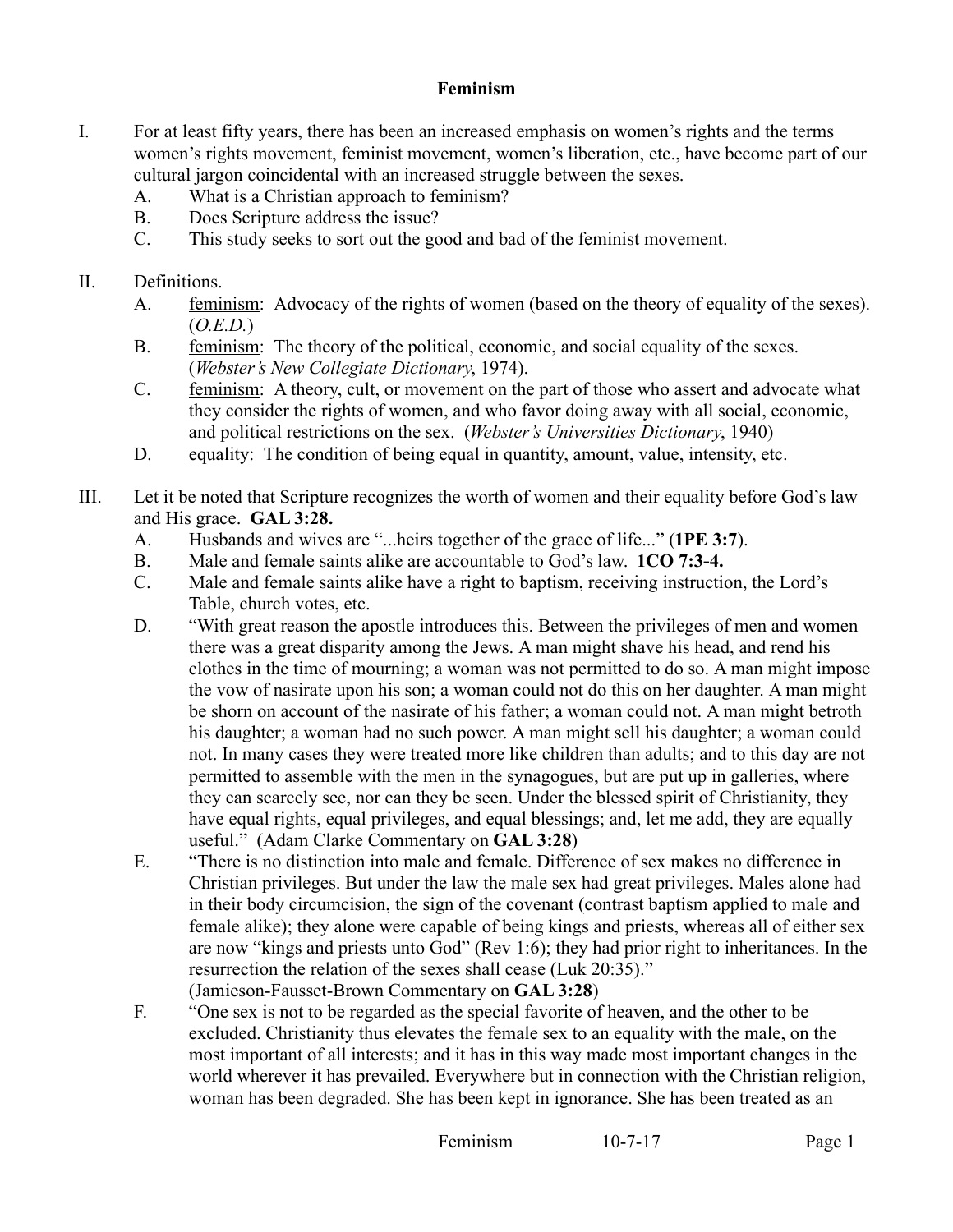inferior in all respects. She has been doomed to unpitied drudgery, and ignorance, and toil. So she was among the ancient Greeks and Romans; so she is among the savages of America; so she is in China, and India, and in the islands of the sea; so she is regarded in the Koran, and in all Muslim countries. It is Christianity alone which has elevated her; and nowhere on earth does man regard the mother of his children as an intelligent companion and friend, except where the influence of the Christian religion has been felt. At the communion table, at the foot of the cross, and in the hopes of heaven, she is on a level with man; and this fact diffuses a mild, and purifying, and elevating influence over all the relations of life." (Albert Barnes Commentary on **GAL 3:28**).

- G. The assumption, though, that such equality implies also that there are no distinctions in other areas of life for males and females, is contrary to Scripture and this is where the battle lines are drawn.
	- 1. Wives are to be subordinate to husbands, their heads. **EPH 5:22-24.**
	- 2. Ordination is restricted to qualified men. **1TI 2:12; 3:1-2, 12.**
	- 3. Women are to be silent in the church service. **1CO 14:34; 1TI 2:11.**
	- 4. Men bear the primary responsibility of breadwinning. **1TI 5:8.**
	- 5. Woman was created for the man. **1CO 11:9.**
	- 6. Woman's primary concern is domestic. **1TI 5:14; TIT 2:5.**
	- 7. Woman is the weaker vessel. **1PE 3:7.**
	- 8. A society where women (or feminized men) rule is in trouble. **ISA 3:12; NAH 3:13**.
	- 9. Scripture forbids blurring of lines between the sexes in appearance and manners. **DEU 22:5; 1CO 6:9; 11:10-15.**
- H. Scripture warns against fighting nature itself. **1CO 11:14; ROM 1:26.**
	- 1. The more radical forms of feminism essentially are trying to deny the obvious facts of life by insisting that women can and should do everything that a man can do.
	- 2. The marketplace rightfully insists on hiring the right person for a job and sometimes the only right person is a man. The NFL doesn't recruit from Victoria's Secret.
	- 3. Radical feminists hold a double-standard often in this area: demanding equal access to obviously male-oriented specialties while also demanding that the criteria for the specialty be modified to accommodate their inadequacy. In other words, equal but with special privileges that others are not given.
	- 4. The folly of this is terribly obvious in military, law enforcement, or life-saving professions.
	- 5. Equal opportunity is not the same as equal capability.
	- 6. Equal opportunity does not guarantee equal results.
- IV. It would be incorrect to assume that all who subscribe to feminist ideals are of the same stripe.
	- A. "First, we should define feminism, since the term can have different meanings for different people. Basically, feminism is a philosophy that advocates equal rights for women and men —socially, politically, economically, and in other ways. Early feminists fought for and won suffrage for women. Today's feminism goes further than demanding equal treatment of men and women, however. Modern feminists fight for language equality (saying "chairperson" instead of "chairman," even if the person in question is male) and gender equality (redefining femininity and masculinity). The more radical feminists actively seek to overthrow any vestige of male dominance in society, to the point of opposing the biblical roles of husbands and wives, defending abortion on demand, and promoting lesbianism.

Feminism 10-7-17 Page 2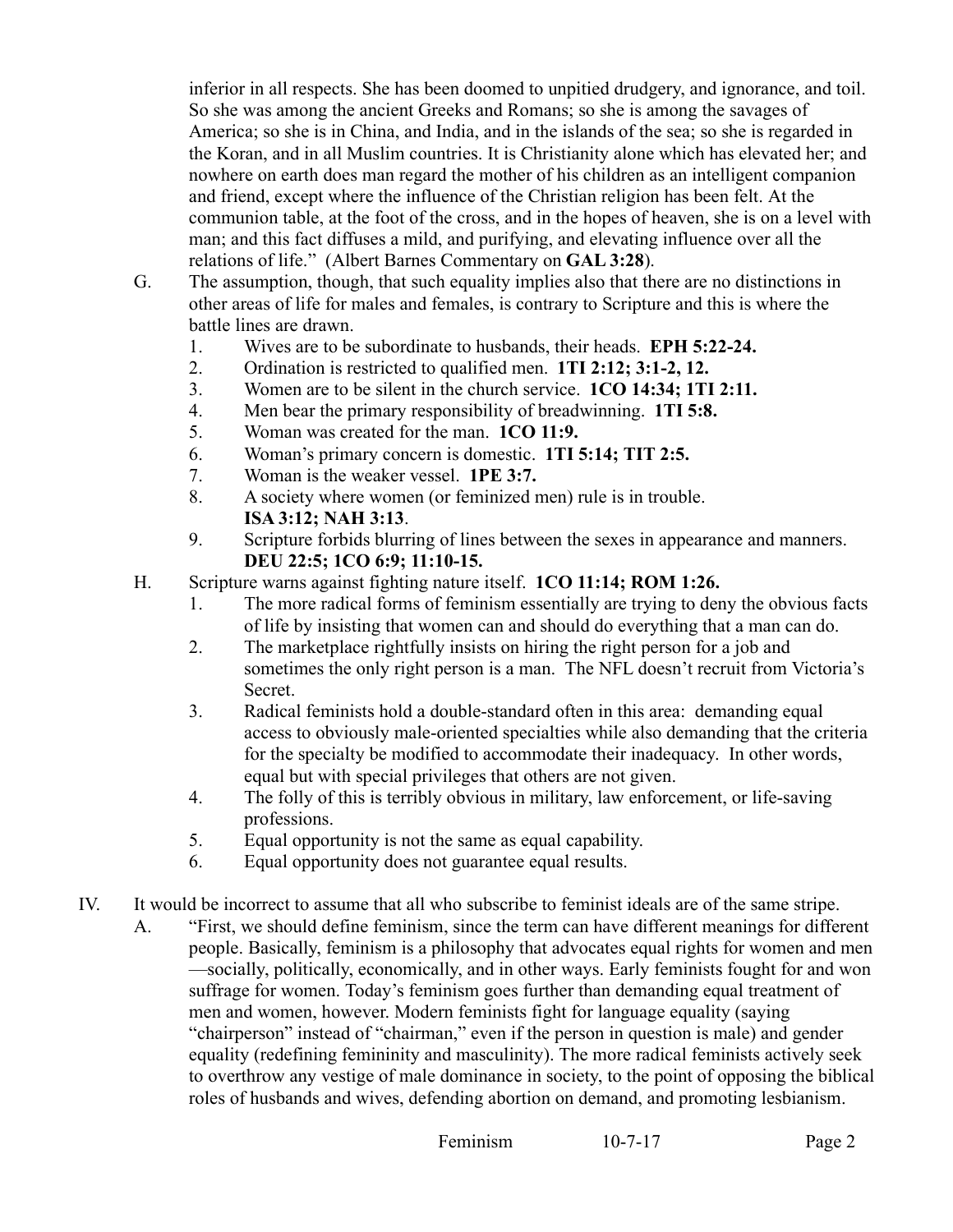Radical feminists deny there is any difference between men and women, teaching that any perceived differences between the sexes are due solely to social conditioning." [\(www.gotquestions.org\)](http://www.gotquestions.org/)

- B. "A woman who claims to be a feminist could affiliate with one or more of the following camps: Liberal Feminism, Radical Feminism, Marxist and Socialist Feminism, Moderate Feminism, Postmodern Feminism, Separatist Feminism, Cultural Feminism, Eco-Feminism." [\(www.girldefined.com\)](http://www.girldefined.com/)
- C. The more extreme forms of feminism go far beyond the simple struggle for political, economic, and social equality of the sexes. Women's suffrage is a tip of an iceberg for these.
	- 1. "...Feminism has rejected God as the ultimate authority for life and instead placed herself on the throne. The god of feminism pridefully says, "I know better than God and will live out my womanhood how I think is best...In addition to not liking God's design for gender, equality feminism stands for far more than it's friendly name suggests. If you do a little homework you'll quickly discover how many other "women's rights" issues equality feminism promotes. Let's dive beneath the surface to see how big and narley this iceberg really is. [\(www.girldefined.com\)](http://www.girldefined.com/)
	- 2. "Right NOW (today) almost all feminist groups strongly stand for the following:
		- a. A woman's right to abort (murder) her unborn baby.
		- b. Lesbianism and the right for women to marry women.
		- c. Complete liberation from sexual boundaries and morals.
		- d. Freedom from traditional gender roles in marriage.
		- e. Rejection of God as the ultimate authority in life."

[\(www.girldefined.com\)](http://www.girldefined.com/)

- 3. "The direction of feminism took a turn in the early 1960s. Where the early feminists wanted biblical femininity celebrated, the 'Second Wave' wanted it ignored. Socially, politically, and economically, they wanted no distinction between men and women. Gradually, lies crept in that convinced women that they were both no different than men and that they would be better living independently from men." [\(https://www.compellingtruth.org/feminism-Christian-feminist.html\)](https://www.compellingtruth.org/feminism-Christian-feminist.html)
- 4. Their struggle is far more than one of empowering women: it is a power struggle to dethrone God, males and a perceived patriarchal bias, and gain political and legislative power for the furthering of antichrist agenda in the culture.
- V. Here is a list of feminism's lies which are at war with Scripture, nature and experience:
	- A. Women can have it all. (The "all" here usually means unrestrained and consequence-free sex, wantonness and respect, political and economic power, career and family, fullness without entanglement with men or children, etc.)
	- B. Domestic life is shameful, imprisoning and an evidence of weakness.
	- C. To be feminine is to be weak.
	- D. Men and women are fundamentally the same.
	- E. Men and women are the same sexually.
	- F. Desirability is enhanced by achievement.
	- G. The myth of one's unrealized potential (which is stifled by domestic life and men).
	- H. Men are sexual predators who objectify women (but women are not like this).
	- I. Men who oppose the feminist agenda are part of the "rape culture."
	- J. The denial of maternity.
	- K. Abortion is healthy and safer than childbirth.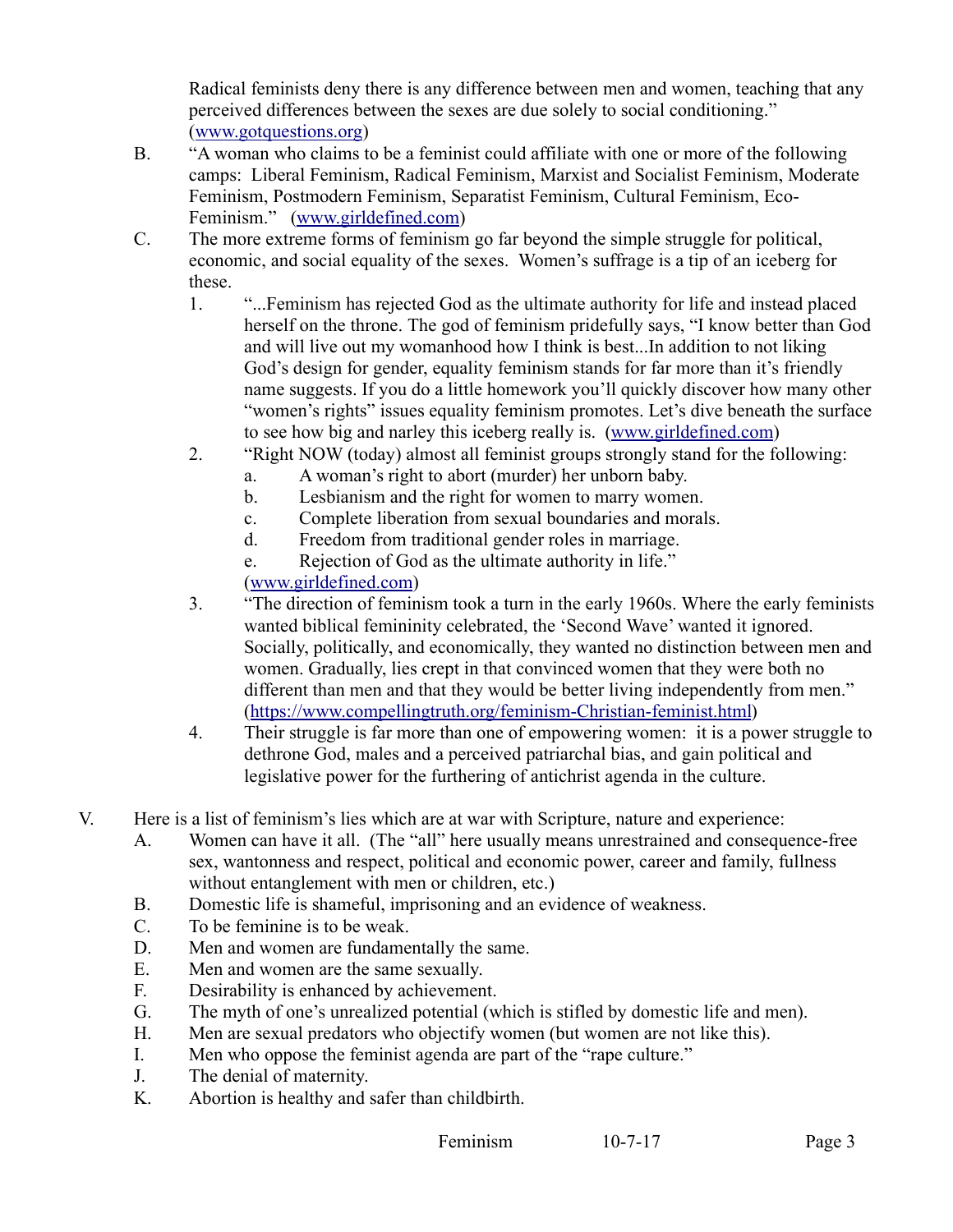- L. A woman's body is her own.
	- 1. This lie is a pillar of the abortion mentality.
	- 2. The body of man and woman belong to God Whose law regulates it. **1CO 6:19-20**.
- M. It takes a village (or the state) to raise a child.
- N. Doing is better than being.
- O. The myth of self-sufficiency.
- P. Women would enjoy the feminization of men.
- Q. The game is rigged everywhere in men's favor.
- R. God and Christianity are women's oppressors.
- VI. Not everyone who identifies as a feminist may hold to all of the above principles but the hard-core of the feminist agenda hold to all of these and more (with a vengeance).
	- A. "Marriage has existed for the benefit of men; and has been a legally sanctioned method of control over women... We must work to destroy it. The end of the institution of marriage is a necessary condition for the liberation of women. Therefore it is important for us to encourage women to leave their husbands and not to live individually with men." (*The Declaration of Feminism*, 1971)
	- B. "All of history must be re-written in terms of oppression of women." (*Declaration of Feminism*, 1971)
	- C. "Feminism stresses the indistinguishability of prostitution, marriage, and sexual harassment." (Feminist Law Professor Catharine Mackinnon, *Feminism Unmodified: Discourses on Life and Law*, p. 59)
		- 1. Mackinnon also stated, "What in the liberal view looks like love and romance looks a lot like hatred and torture to the feminist." (*Ibid)*
		- 2. She frequently compares male sexual desire to rape, even in consensual acts.
	- D. "Like prostitution, marriage is an institution that is extremely oppressive and dangerous for women." (Radical feminist author Andrea Dworkin, 1983)
	- E. "Until all women are lesbians, there will be no true political revolution." (Feminist author and journalist, Jill Johnson)
	- F. "[Housewives] are mindless and thing-hungry...not people. [Housework] is peculiarly suited to the capacities of feeble-minded girls. [It] arrests their development at an infantile level, short of personal identity with an inevitably weak core of self. ... [Housewives] are in as much danger as the millions who walked to their own death in the concentration camps. [The] conditions which destroyed the human identity of so many prisoners were not the torture and brutality, but conditions similar to those which destroy the identity of the American housewife." (Betty Friedan, *The Feminine Mystique*, 1963)
	- G. "Feminism is not just an issue or a group of issues...It is the cutting edge of a revolution in cultural and moral values....The objective of every feminist reform, from legal abortion...to child-care programs, is to undermine traditional family values." (Feminist revolutionary Ellen Willis in the November 14, 1981 issue of *The Nation*)
	- H. "We have to abolish and reform the institution of marriage....By the year 2000 we will, I hope, raise our children to believe in human potential, not God....We must understand what we are attempting is a revolution, not a public relations movement." (Gloria Steinem, quoted in *Saturday Review of Education*, March 1973)

I. "The most merciful thing a large family can do to one of its infant members is to kill it.

- (Margaret Sanger, *Women and the New Race*, p. 67)
- J. "No Socialist republic can operate successfully and maintain its ideals unless the practice of birth control is encouraged to a marked and efficient degree."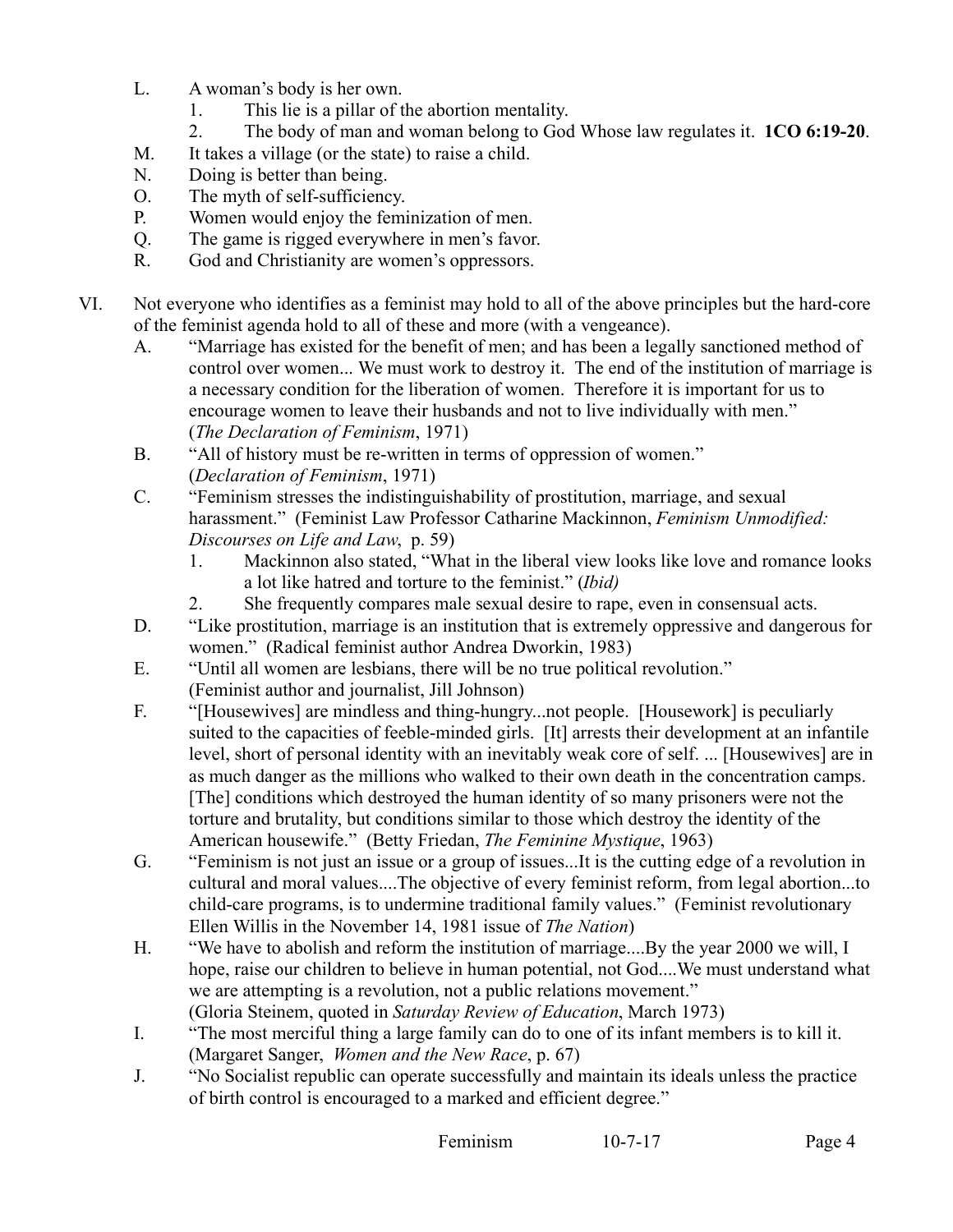(Margaret Sanger, *Women and the New Race*)

K. "We must go back to ancient female religions like witchcraft."

(*The Declaration of Feminism*, 1971)

- 1. Feminism is not opposed to all religion but is vehemently opposed to the religion of the Holy Bible.
- 2. Witchcraft is as rebellion (**1SAM 15:23**); they are both illicit grasps at power.
- 3. Witchcraft is not only a dabbling in the occult but it has also historically used potions, herbs, etc. as abortifacents, psychoactive agents and poisons (some of which are difficult to detect).
- 4. Pretended intercourse with the spirit world for power's sake sometimes takes a backseat to simple "pharmakeia" (SRN G5331), (*witchcraft*, **GAL 5:20**), a word which derives from "pharmakeus" (SRN G5332), which means "a drug, that is, spell giving potion; a druggist or poisoner."
- 5. A female-empowering religion like witchcraft has an obvious appeal to feminism.
- L. An unbiased analyst could look at the tenets of hard-core feminism and conclude that its overall message is, "All men are to be hated. All men not under the control of women are to be especially hated."
- VII. Scripture shows that wicked men with their own agenda stir up others to advance their agenda without fully disclosing the agenda to the others.

## **2SAM 15:1-6, 11-12; ACT 6:11-12; 17:13; 19:23-29.**

- A. These "change agents" know that popular support is needed for their cause to prosper but that their cause, if fully disclosed, will not be well supported by the people.
- B. By preying on human emotion and sympathy for someone who claims a moral high ground against a perceived injustice, their supporters are steered like so many "useful idiots."
	- 1. One of their techniques is value-inversion and term-switching. By dressing up a negative proposition with euphemistic new terminology, the negative becomes a positive. Conversely, a positive proposition can be slandered with negative terminology. c/w **ISA 5:20; 32:5; MAL 2:17; 3:15.**
	- 2. " 'Even in the early 1960's,' sum up social historians Steven Mintz and Susan Kellogg, 'marriage and family ties were regarded by the human potential movement as potential threats to individual fulfillment as a man or a woman. The highest forms of human needs, contended proponents of the new psychologies, were autonomy, independence, growth, and creativity,' which marriage often thwarted. The search for autonomy and independence as the highest human good blossomed with the women's movement into a critique of marriage per se, which the more flamboyant feminists denounced as 'slavery,' 'legalized rape,' and worst of all, 'tied up with a sense of dependency.' 'From this vantage point,' Mintz and Kellogg note, 'marriage increasingly came to be described as a trap, circumscribing a woman's social and intellectual horizons and lowering her sense of self-esteem.'" (Waite and Gallagher, *The Case for Marriage: Why Married People Are Happier, Healthier, and Better Off Financially*)
- C. The influence of Marxism behind modern feminism is undeniable. Marx hated Christianity and family, which he saw as the obstacles to socialist utopia. His philosophical heirs of the Frankfurt School of the 1920's advocated a "slow march through the culture" to destroy Christian civilization from within using an alternative theology of social justice. It was called Cultural Marxism and its key was influencing women in any way possible to abandon historic roles where children were taught primarily by parents: the State had to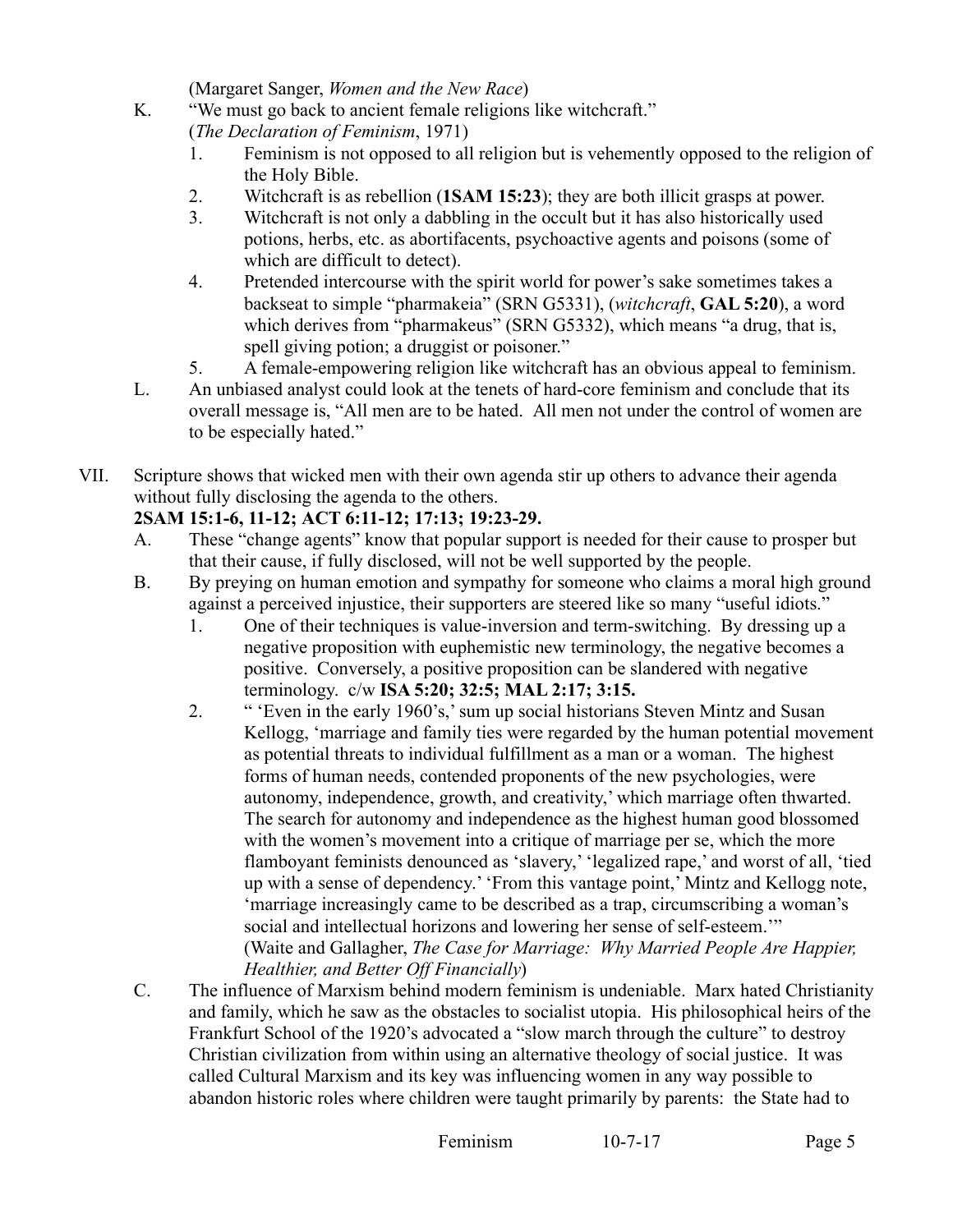become parent and teacher. Lenin said, "Unless millions of women are with us we cannot exercise the proletarian dictatorship...There can be no real mass movement without women." (Clara Zetkin, *Lenin on the Women's Question; From My Memorandum Book*)

- D. "Noting that top leaders in the feminist vanguard, including Betty Friedan and Bella Abzug, were trained in Marxism, Schlafly sums up Marx's view of marriage: 'Karl Marx urged 'Abolition of the family!' in his 1848 *Communist Manifesto*. He argued that the family is based on 'capital' and 'private gain,' which were dirty words in his lexicon. He particularly objected to parents being able to educate their children, and he called the 'hallowed co-relation of parent and child...all the more disgusting.'" (David Kupelian, *Snapping of the American Mind*, p. 36)
- E. "It is significant to note that one of the first things V. I. Lenin did when he came to power in the Soviet Union, after the revolution in nineteen seventeen, was to have passed what amounts to our no-fault divorce statutes....This statute, along with the communist encouragement of sexual immorality during marriage, approval of abortion, and forcing women out of the home into the workforce, accomplished its purpose of destroying the Russian family." (Mikhail Heller, *Cogs in the Wheel*, pp. 168-179)
- F. "Antonio Gramsci was a Frankfurt School colleague who explained this process in detail: 'The civilized world has been saturated with Christianity for 2000 years,' Gramsci wrote, reasoning that a culture rooted in Christian worldview and practices could only be captured from *within*. Gramsci's recipe for total cultural domination was to 'Marxise the inner man...to alter the Christian mind to turn it into its opposite in all details so that it would become not merely a non-Christian mind but an anti-Christian mind.' He advocated a 'slow march through the culture,' a destroying of the civilization from within. 'Everything must be done in the name of man's dignity and rights, and in the name of autonomy and freedom from outside restraint. From the claims and constraints of Christianity above all,' he wrote." (Anna Sofia Botkin, Elizabeth Botkin, *So Much More*, pp. 64-65)
- G. "Many Christian women haven't been able to resist feminism. Some praise Betty Friedan, author of *The Feminine Mystique*, as a great liberator of modern women. How many Christian women know that Friedan was a Stalinist-Marxist activist, a professional propagandist working for the Communists? Author David Horowitz points out that "...her interest in women's liberation was just a subtext of her real desire to create a Soviet America." (Anna Sofia Botkin, Elizabeth Botkin, *So Much More*, pp. 65-66)
- H. In summary, Marxism/Socialism/Communism knew how important it was to manipulate women against their nature and God's order so as to advance its political goals.
	- 1. Feminism was a very important plank in their platform for a utopian superstate and centralized control.
	- 2. "...the wreckage of the American family renders us incapable of having limited government because government must step in to perform tasks formerly done by the nuclear family." (Phyllis Schafly, *Who Killed the American Family?*, xiii.)
- VIII. The radical feminists' hatred of Christianity as being a perpetuation of an evil patriarchal cultural model of female oppression displays an ignorance (willing ignorance?) of history and reality.
	- A. "Globally, conditions for women remain bleak. Consider this brief sampling of misogynist practices: In some Asian countries, women are bought and sold, and can be treated as domestic animals. In India, brides with insufficient dowries can be burned to death to free the husband to marry a more affluent wife. In many African countries, women suffer painful ritual genital mutilation. In various Muslim countries, women are denied education in order that they may be more easily exploited economically. Worldwide, women grow